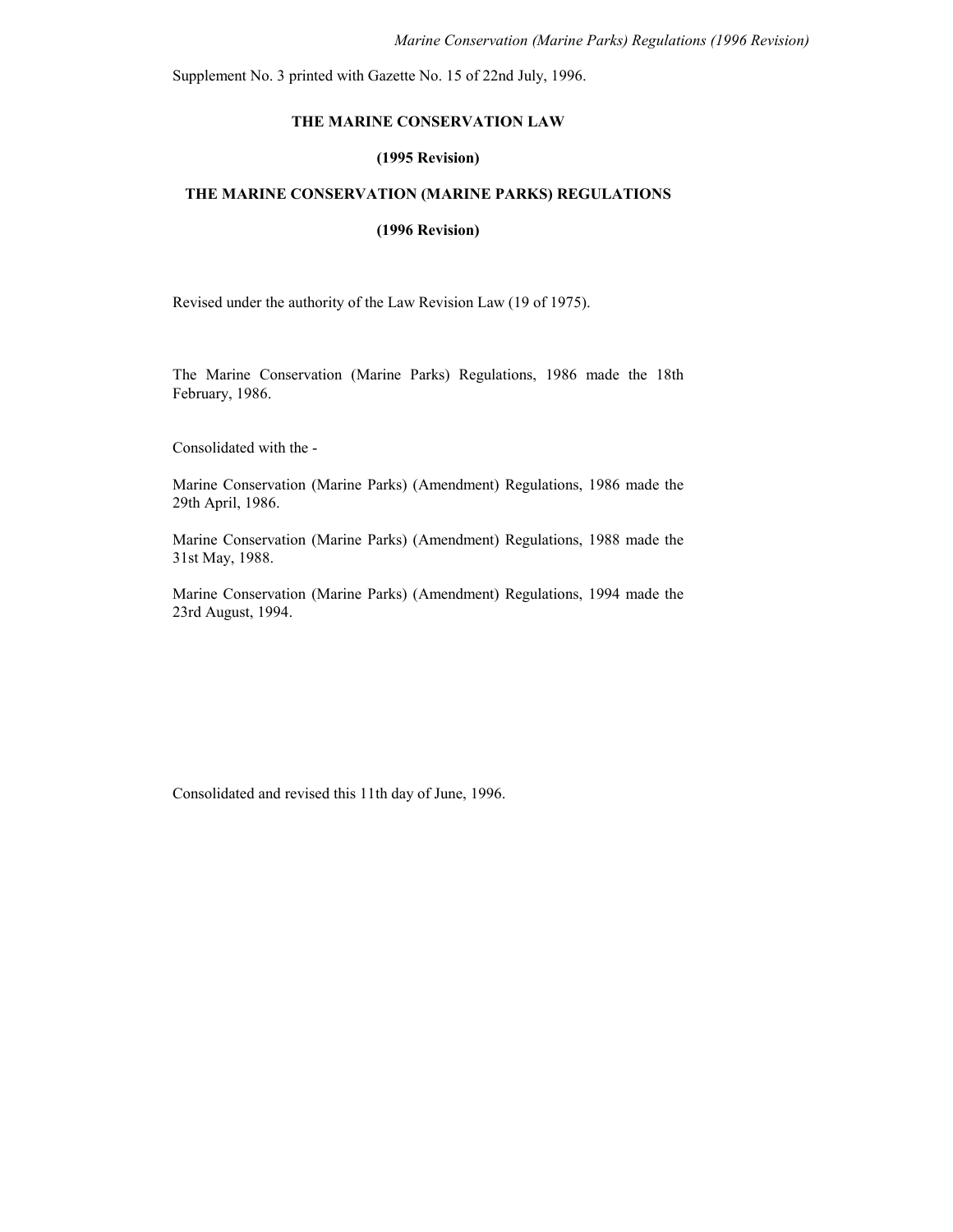$\overline{2}$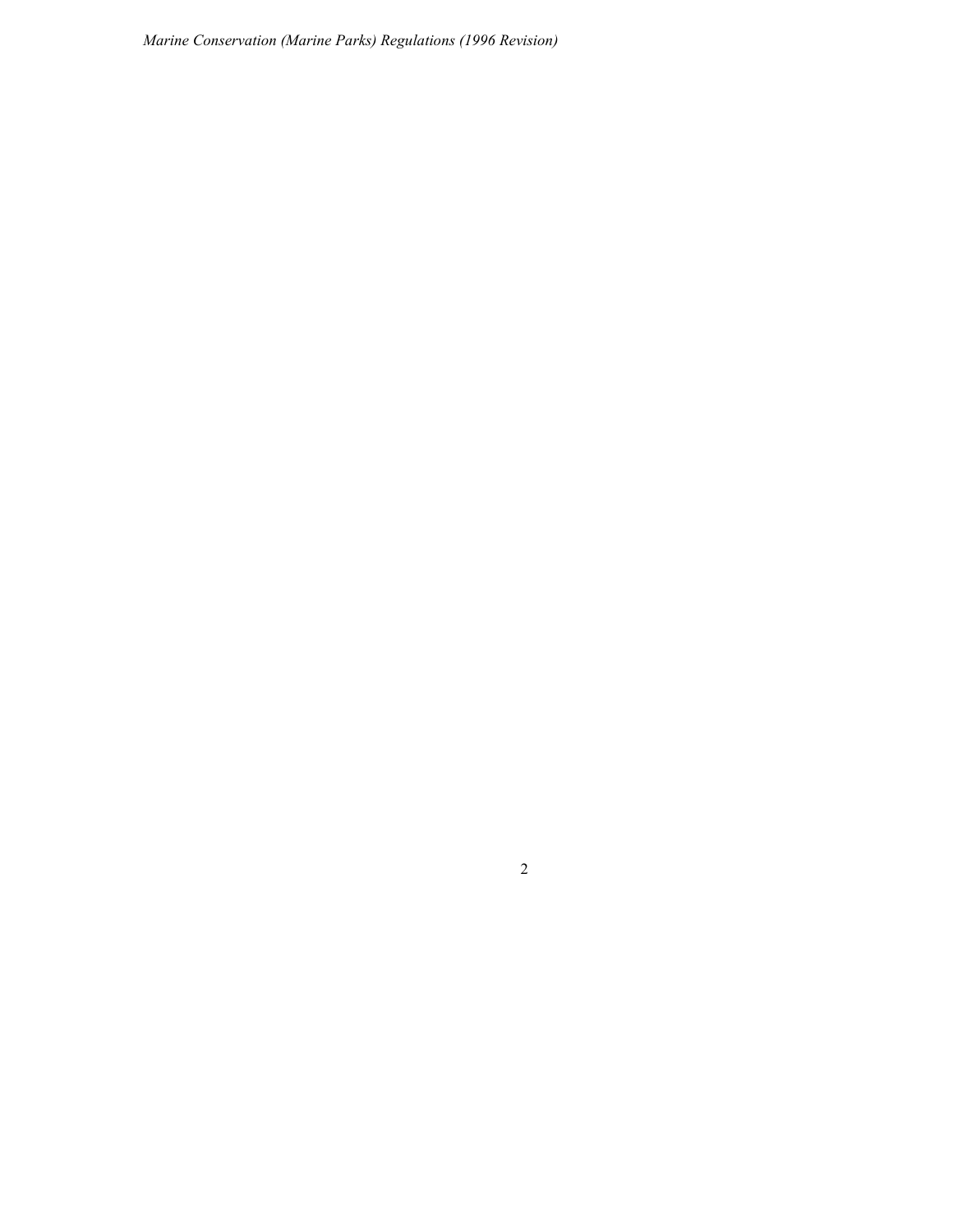# MARINE CONSERVATION (MARINE PARKS) REGULATIONS

# (1996 Revision)

# **ARRANGEMENT OF REGULATIONS**

- Citation  $1.$
- 2. Definitions
- $3.$ Categories of marine parks
- $4.$ Replenishment zones
- Marine park zones 5.
- Environmental zones 6.
- $7.$ Emergency anchoring
- Designation of zones 8.
- Commission of offences 9. First Schedule: Replenishment zones Second Schedule: Marine Park zones Third Schedule: Environmental zones Fourth Schedule: Illustrative plans

 $\overline{3}$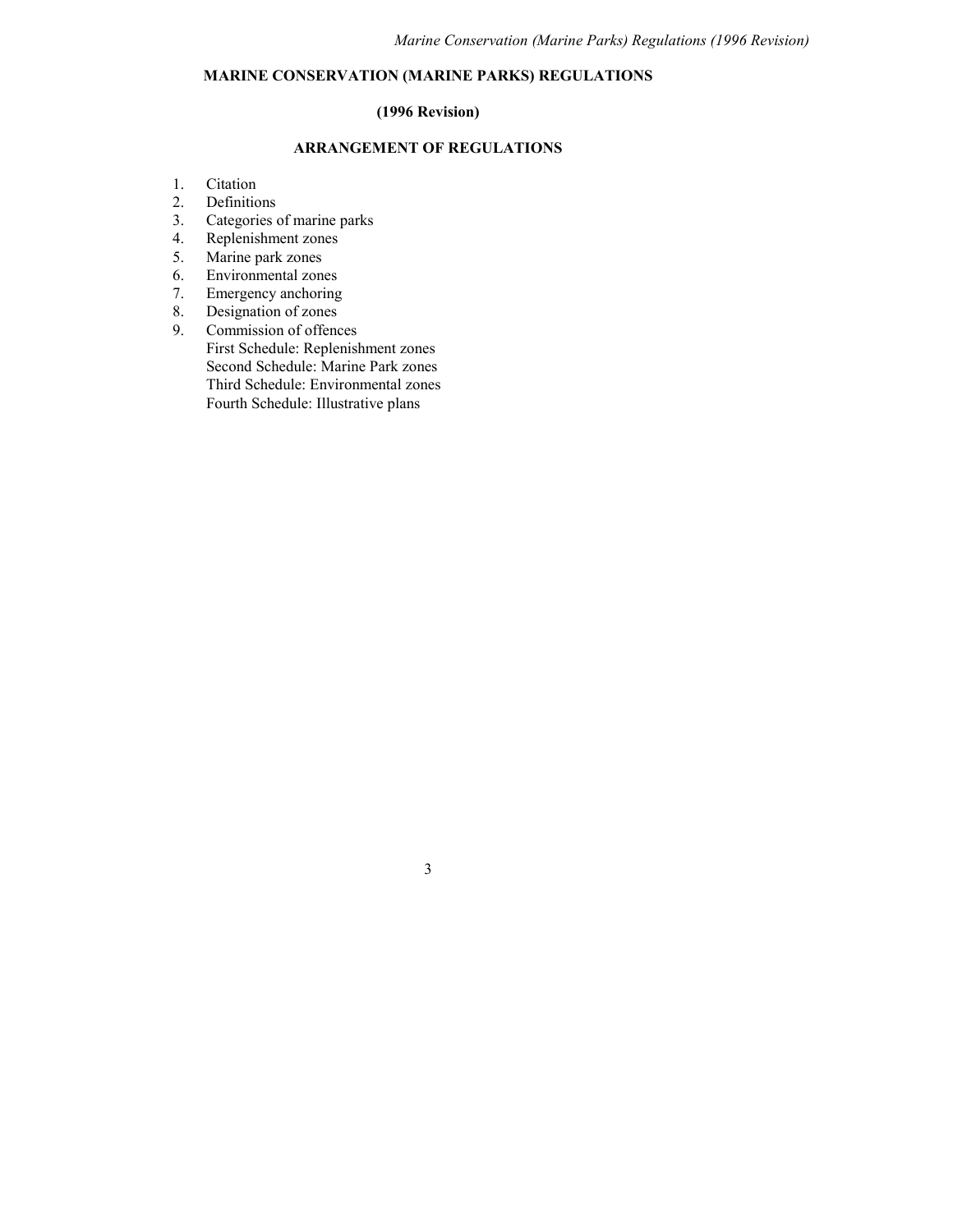$\overline{4}$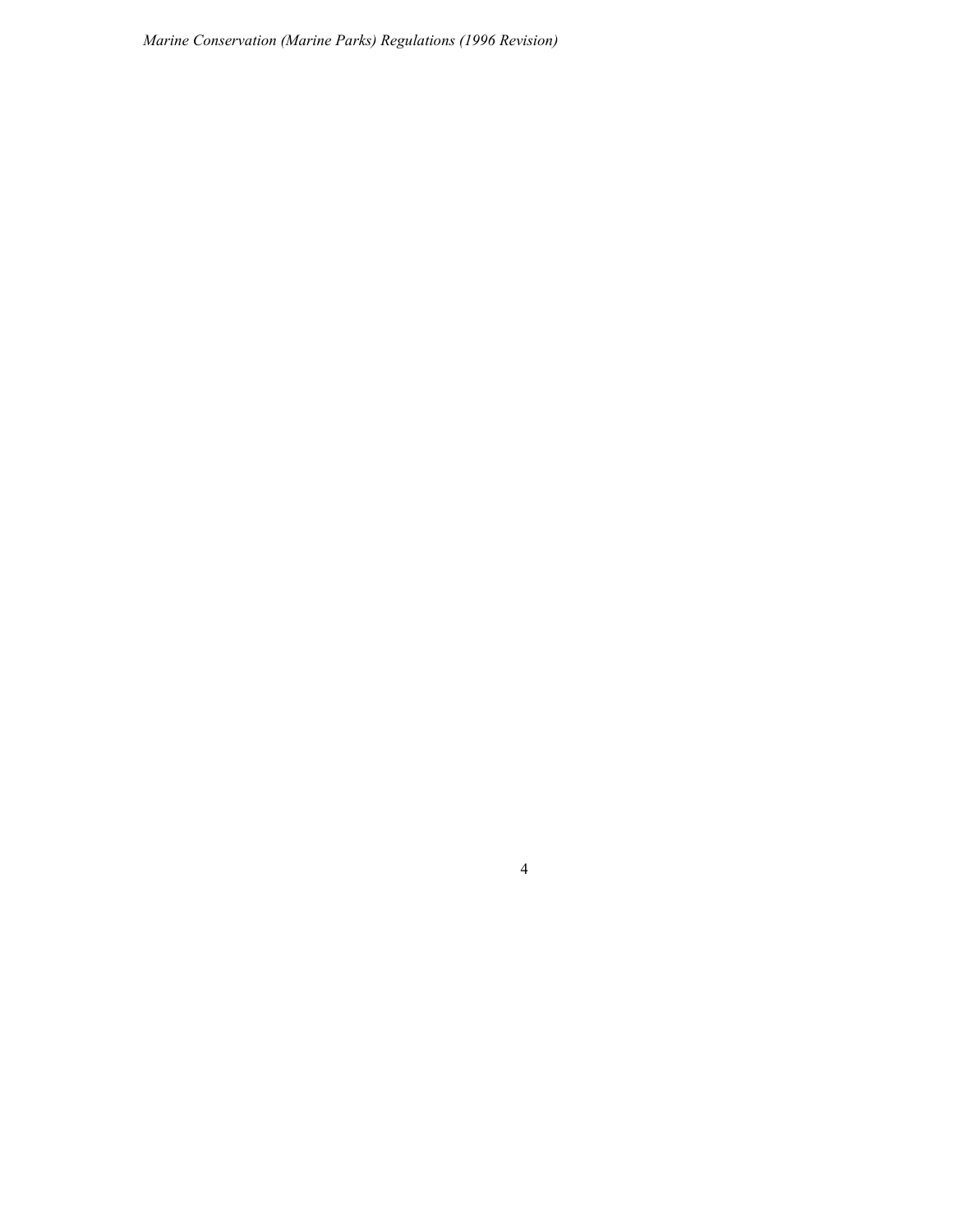## **MARINE CONSERVATION (MARINE PARKS) REGULATIONS**

## (1996 Revision)

Citation These Regulations may be cited as the Marine Conservation (Marine Parks)  $1_{\cdot}$ Regulations (1996 Revision).

 $2.$ In these Regulations-

"cast net" means any net cast by hand by one individual;

"drop-off" means the first part of the sea floor to attain not less than eighty feet in depth on a line proceeding from and at right angles to the shore;

"fry" means any small silver fish under three inches in length of the herring (clupeidae) or anchovy (engraulidae) families;

"fry net" means any net or device designed for catching fry;

"spear gun" means any device whereby a harpoon, rod, spear or other projectile may be impelled through water; and

"sprat" means any small silver fish under six inches in length of the herring (clupeidae) or anchovy (engraulidae) families.

Categories of marine For the purposes of determining what restrictions shall apply to areas  $3<sub>1</sub>$ parks designated as marine parks, there shall be three categories of marine parks, namely-

- (a) replenishment zones;
- (b) marine park zones; and
- (c) environmental zones.

#### $\overline{4}$ . The following are prohibited in replenishment zones-

- (a) the taking of conch and lobster;
- (b) the use of spear guns, pole spears, fish traps and fish nets of all kinds, except that fry and sprat may be taken with fry or cast nets.

(1) Subject to subregulations (2) and (3), the following are prohibited in 5. marine park zones-

- (a) the taking of any form of marine life by any means; and
- (b) the anchoring of boats.

5

#### Definitions

Replenishment zones

Marine park zones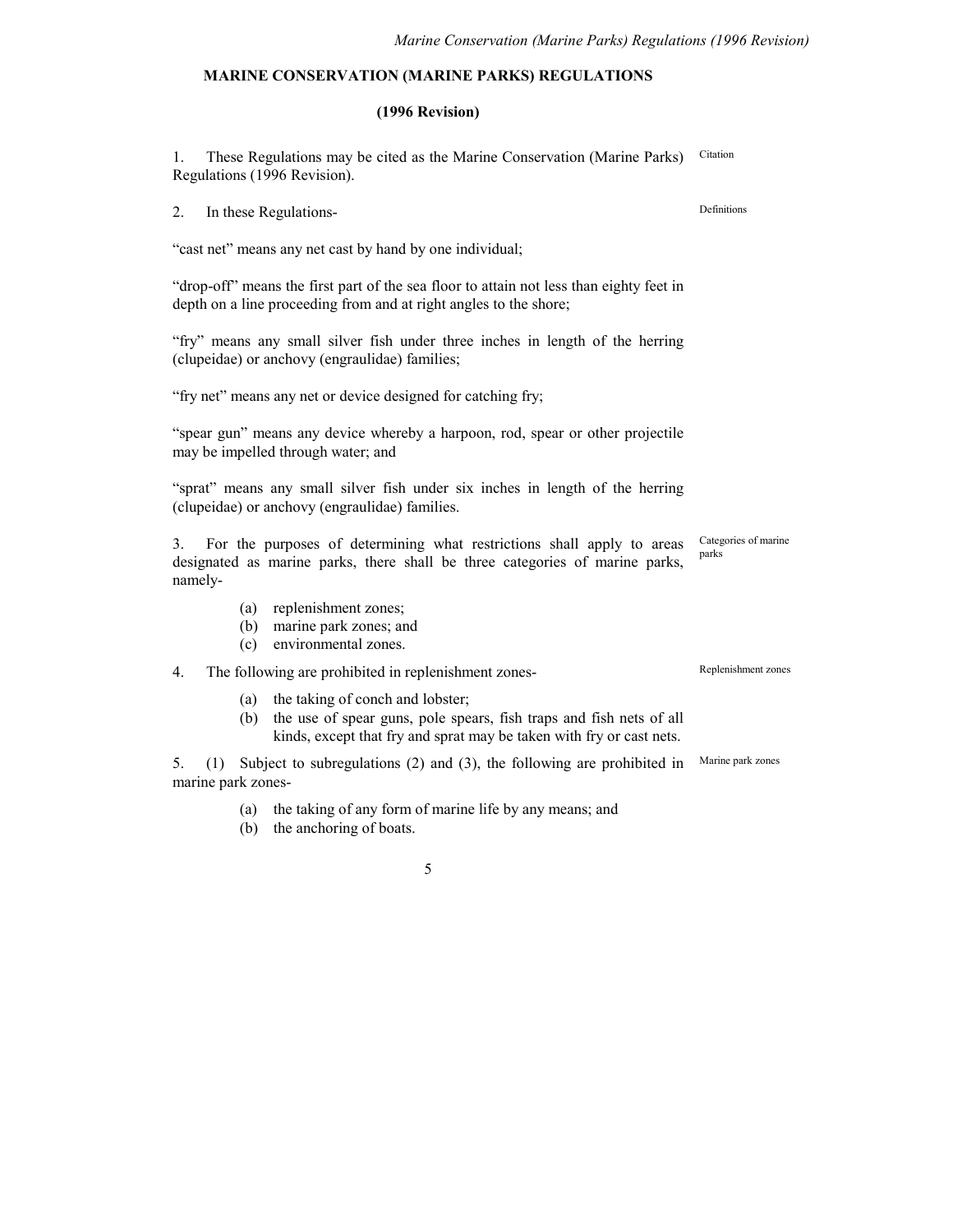(2) Notwithstanding subregulation (1), the taking of fish is permitted in the following circumstances-

- (a) by line, at or beyond the drop-off;
- (b) by line from the shore, without the use of a boat; and
- (c) by use of fry or cast nets, where the fish taken are fry or sprat.

(3) Notwithstanding subregulation (1), anchoring is permitted in the following circumstances-

- (a) by boats not exceeding sixty feet in length provided that they do not use grappling hooks, anchor only in sand and their anchor chain or rope does not lie upon coral;
- (b) by all boats in port anchorage areas designated as such by the Port Regulations (1995 Revision).

(4) The entry, mooring, anchoring, and the discharge of passengers, without the approval of the Board, into or in the area at Bloody Bay-Jackson Point at Little Cayman designated as a marine park zone (being numbered 2H in the Second Schedule) by a commercial vessel, as defined in regulation 2 of the Marine Conservation Regulations (1996 Revision), is prohibited. Such approval may be granted subject to whatever conditions the Board considers appropriate.

Environmental zones 6. The following are prohibited in environmental zones-

- (a) the taking of any form of marine life by any means;
- (b) the use of any anchor;
- (c) entry by any person into the water; and
- (d) exceeding a speed of five knots.
- Emergency anchoring 7. No prohibition on anchoring imposed by these regulations shall apply during a declared state of emergency, during the currency of a hurricane warning or when permission is given by the Port Director to a specific vessel in circumstances which, in the opinion of the Port Director, constitute an emergency.

Designation of zones

(1) The areas described in the First Schedule are designated as 8. replenishment zones.

(2) The areas described in the Second Schedule are designated as marine park zones.

(3) The areas described in the Third Schedule are designated as environmental zones.

(4) The above areas are shown on the plan in the Fourth Schedule. That plan is for illustrative purposes only, and in the event of any discrepancy between

6

1995 Revision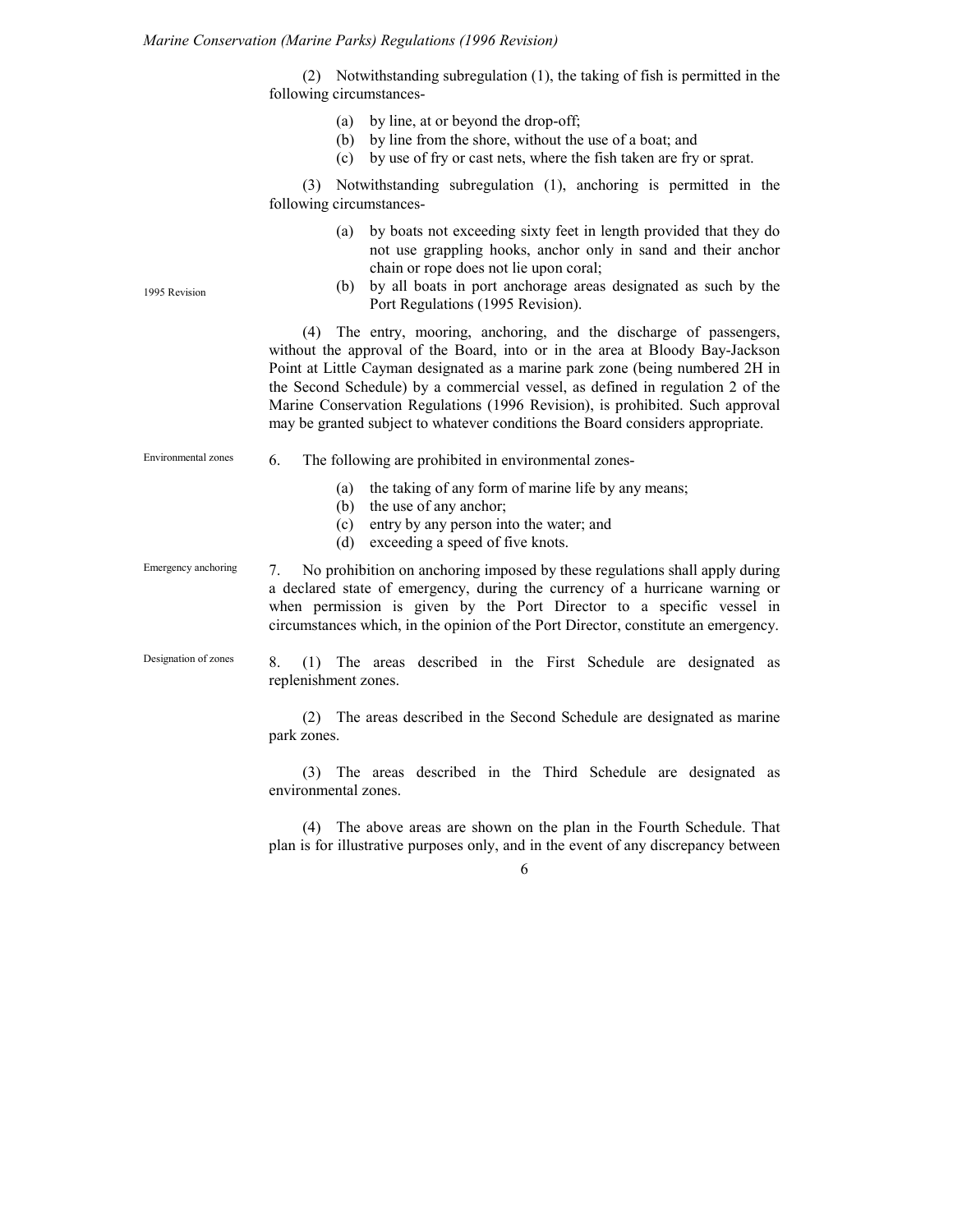the plan and the written descriptions contained in the First, Second or Third Schedules, the description in the relevant Schedule shall prevail.

9. In the case of the contravention of any of these regulations in circumstances Commission of offences which involve the use of a boat, all the persons in the boat at the time of the contravention shall be deemed to be responsible therefor, and shall be liable for the contravention as principal offenders.

 $\boldsymbol{7}$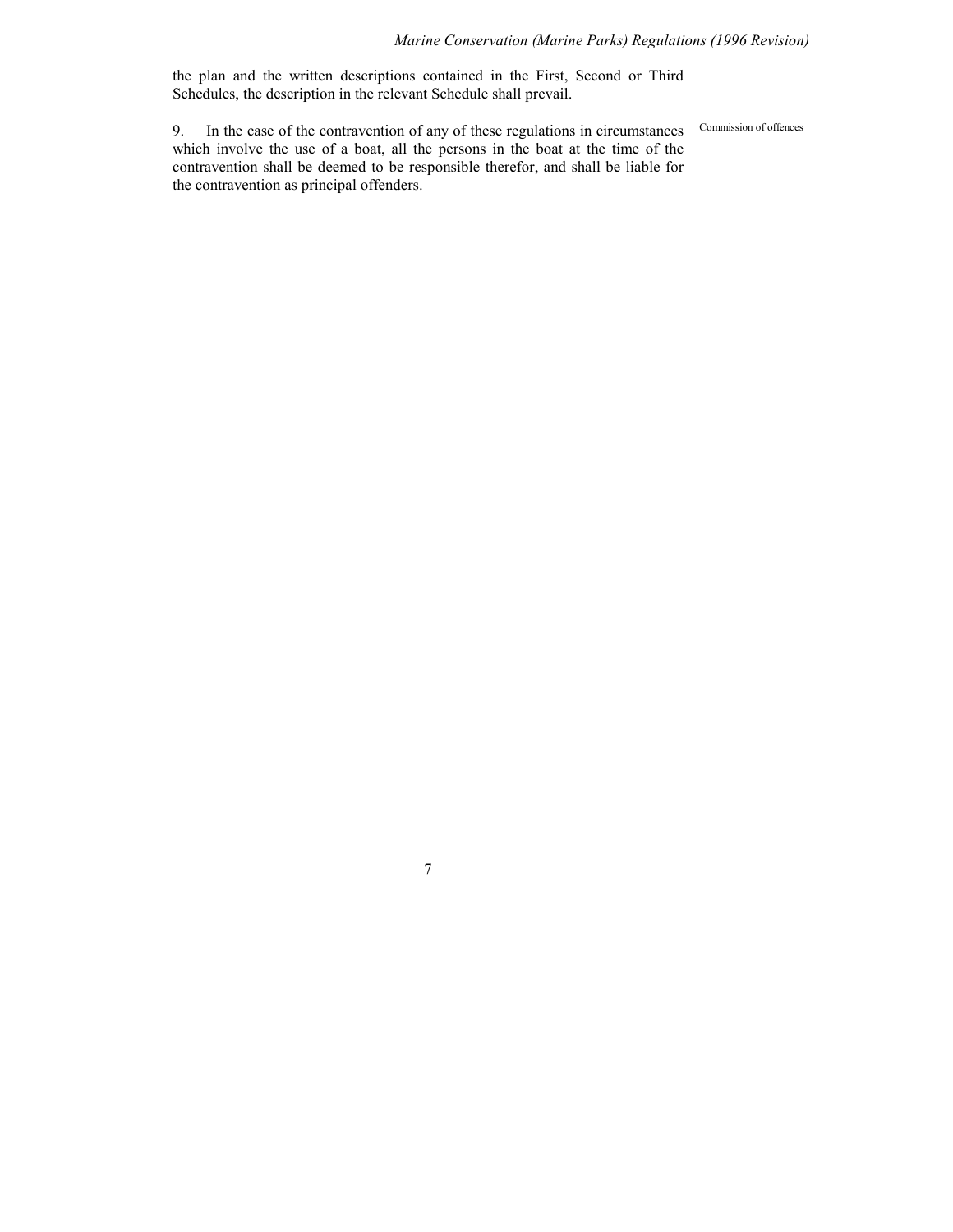## **FIRST SCHEDULE**

## **Grand Cayman-Replenishment Zones**

#### **1A Head of Barkers-Flats**

Starting on the coast the north east corner of Block No. 16A Parcel No. 21, approximate longitude 81°21'41" west, approximate latitude 19°22'51" north, thence in a north easterly direction for a distance of approximately 3,200 feet to reach the western boundary of Vidal Cay Block No.16A Parcel No. 26 approximate longitude  $81^{\circ}21'14''$  west, approximate latitude  $19^{\circ}23'06''$  north.

Thence in a northerly direction for a distance of approximately 3,600 feet to reach the outer edge of the reef at approximate longitude  $81^{\circ}21'43''$  west, approximate latitude 19°23'43" north, thence in a north westerly direction along the outer edge of the reef for a distance of approximately 14,000 feet to reach approximate longitude 81°23'19" west, approximate latitude 19°24'00" north, thence southerly for a distance of approximately 1,200 feet to reach the coast at Conch Point Block No. 8A Parcel No. 7 approximate longitude 81°23'19" west, approximate latitude 19°23'48" north.

Thence in a south easterly direction along the coast to reach the starting point.

#### 1B West Bay Cemetery - Victoria House

Starting on the coast at the north west corner of the cemetery Block No. 5C Parcel No. 124 approximate longitude  $81^{\circ}23'49''$  west, approximate latitude  $19^{\circ}21'56''$ north, thence in a south westerly direction for a distance of approximately 2,500 feet to the drop-off approximate longitude 81°24'09" west, approximate latitude 19°21'43" north.

Thence in a southerly direction along the drop-off for a distance of approximately 2,800 feet to reach approximate longitude  $81^{\circ}23'50''$  west, approximate latitude  $19^{\circ}21'22'$  north, thence in a north easterly direction for approximately 2,800 feet to reach the coast at the south west corner of Victoria House Block No. 10E Parcel No. 2 approximate longitude 81°23'26" west, approximate latitude 19°21'15" north.

Thence in a north westerly direction along the coast to reach the starting point.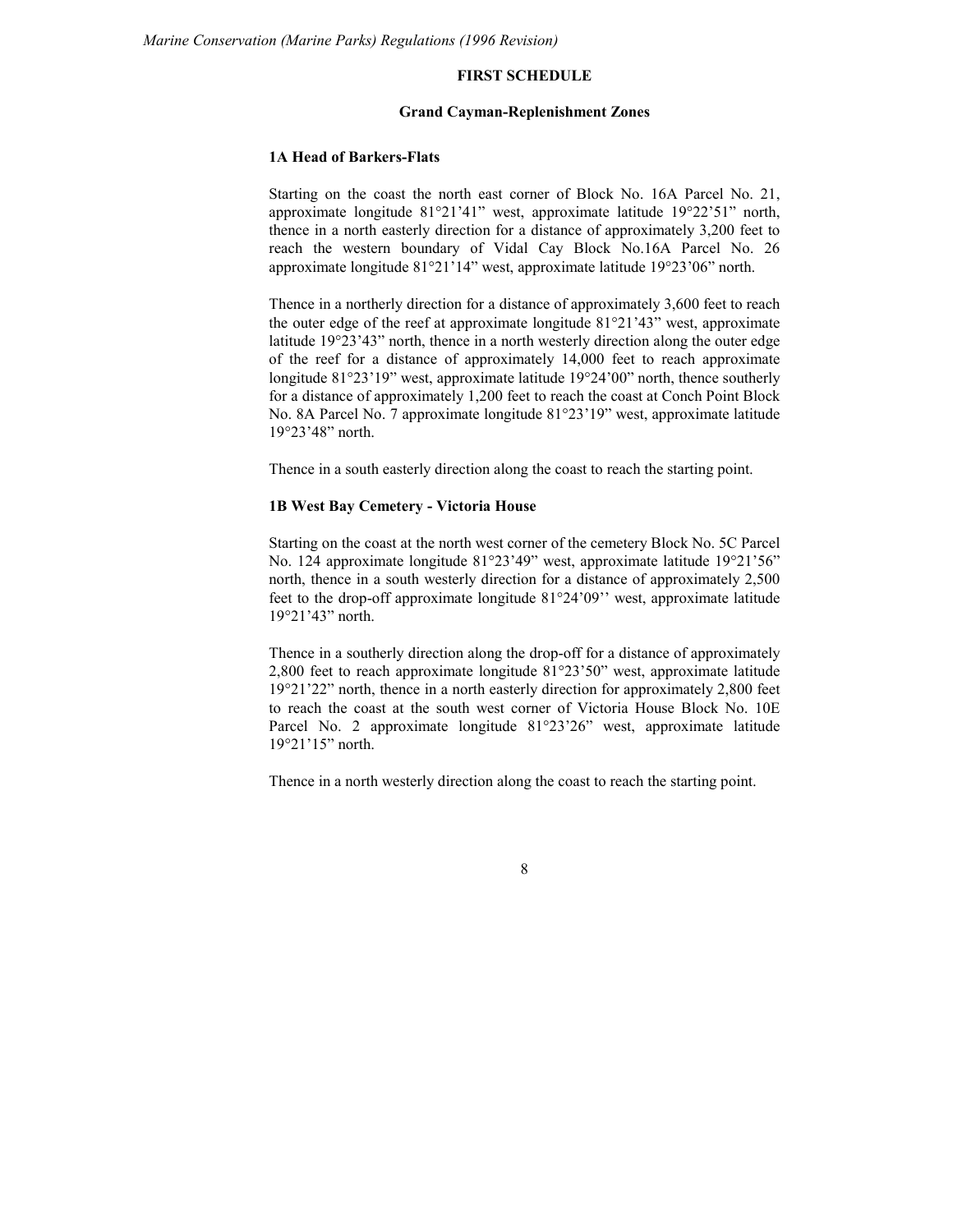## 1C Treasure Island Resort - Old Pageant Beach Site

Starting at a point longitude 81°23'12" west, latitude 19°18'31" north on the coast in Block 13E, Parcel 156, thence in a westerly direction for a distance of approximately 2,050 feet to the drop-off approximate longitude  $81^{\circ}23'32''$  west, approximate latitude 19°18'31" north.

Thence in a generally northerly direction along the drop-off for a distance of approximately 1,750 feet to reach approximate longitude 81°23'38" west, approximate latitude 19°18'48" north.

Thence in an easterly direction for a distance of approximately 2,550 feet to reach the coast in Block 13B, Parcel 197 REM 1 at longitude  $81^{\circ}23'13''$  east, latitude 19°18'48" north.

Thence in a generally southerly direction along the coast to reach the starting point.

#### **ID South Sound**

Starting on the coast at the jetty on the southern boundary of Block No. 150 Parcel No. 63 (Caribbean Paradise) approximate longitude 81°22'44" west, approximate latitude 19°15'19" north, thence in a southerly direction for approximately 1,000 feet crossing the west side of the wreck of the Pallas to reach the outer edge of the reef at approximate longitude  $81^{\circ}22^{\prime}44^{\prime\prime}$  west, approximate latitude 19°15'49" north.

Thence along the outer edge of the reef in a north easterly direction for approximately 14,000 feet to reach the coast at Prospect Point Block No. 23C Parcel No. 56 approximate longitude 81°20'02" west, approximate latitude 19°16'17" north.

Thence along the coast in north westerly, westerly and south westerly directions to reach the starting point.

#### **1E-North Sound**

Starting at Rum Point Block No. 33B Parcel No 171 (e) approximate longitude  $81^{\circ}16'19''$  west, approximate latitude  $19^{\circ}22'22''$  north, thence in a northerly direction for a distance of approximately 2,200 feet to the reef approximate longitude 81°16'19" west approximate latitude 19°22'44" north.

 $\overline{Q}$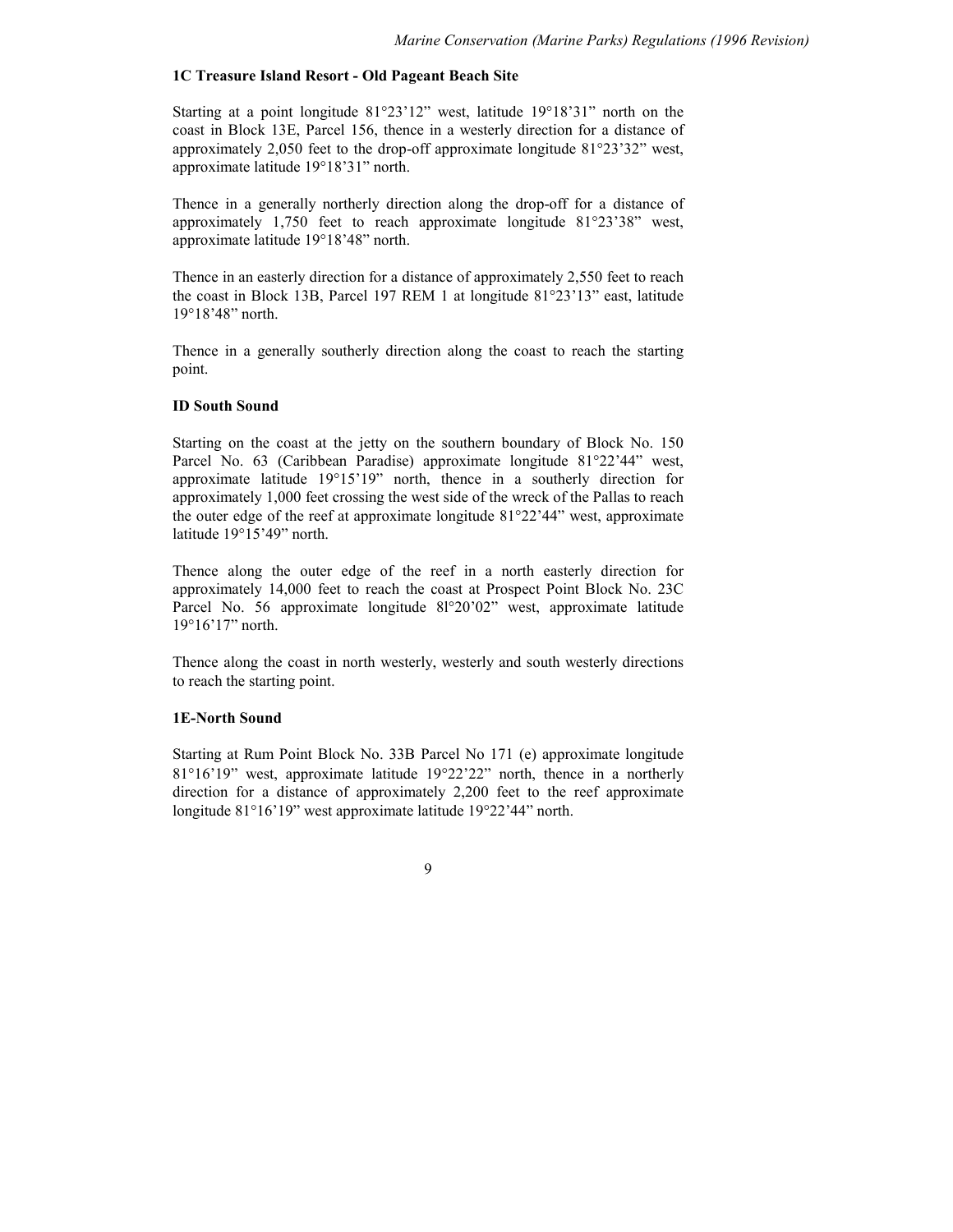Thence in a westerly direction along the outer edge of the reef for a distance of approximately 8,000 feet to reach approximate longitude  $81^{\circ}17'41''$  west, approximate latitude 19°22'43" north. Thence in a south westerly direction crossing to the east of Rum Point channel, for a distance of approximately 14,400 feet to reach approximate longitude 81°19'41" west, approximate latitude  $19°21'16"$  north.

Thence in a southerly direction for a distance of approximately 21,500 feet to reach the coast at the north east corner of Block No. 24B Parcel No. 2 approximate longitude 81°19'41" west, approximate latitude 19°17'44" north.

Thence in a generally north easterly direction along the coast passing through Block Nos. 24B, 24C, 27B, 27C and part of 30A to reach the common boundary of Block No. 30A Parcel Nos. 5 and 8 at approximate longitude 81°17'26" west, approximate latitude 19°18'40" north.

Thence in westerly, south westerly and north westerly directions along the coast and across the waterway to the southern boundary of Duck Pond Cay approximate longitude  $81^{\circ}17'57''$  west, approximate latitude  $19^{\circ}18'31''$  north.

Thence in a northerly direction along the west coast of Duck Pond Cay and through the North Sound for a distance of approximately 8,400 feet to a point 1,300 feet west of Booby Cay, approximate longitude 81°17'57" west, approximate latitude 19°19'54" north.

Thence in a north easterly direction for a distance of approximately 14,500 feet to reach the coast at Block No. 33D Parcel No. 21, approximate longitude 81°16'07" west, approximate latitude 19°21'33" north.

Thence along the coast line of Block No. 33E to reach approximate longitude 81°16'19" west, approximate latitude 19°21'45" north.

Thence in a westerly direction across part of North Sound to reach the coast at Water Cay Block No. 33E Parcel No. 75.

Thence along the coast through Block Nos. 33E, 33M, and 33B to reach the starting point.

#### **1F Bats Cave Beach**

Starting on the coast at the eastern boundary of Block No. 25B Parcel No. 8 where the reef meets the land, approximate longitude 81°19'27" west, approximate latitude 19°16'22" north, thence along the outer edge of the reef in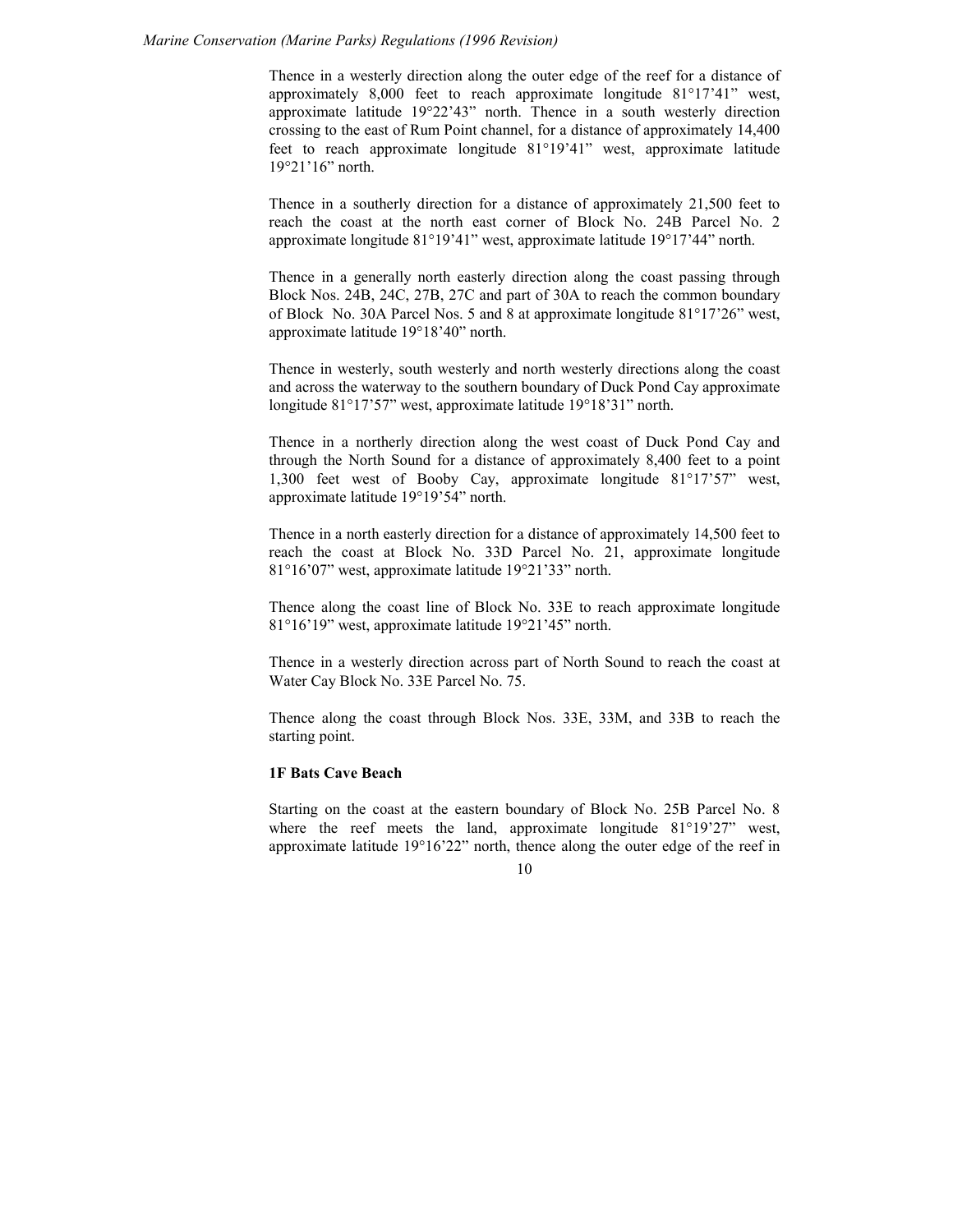south easterly, easterly and north easterly directions for a distance of approximately 6,700 feet to reach the coast at Head of Reef Block No. 28E Parcel No. 23 approximate longitude 81°18'22" west, approximate latitude 19°16'11" north.

Thence in north westerly and westerly directions along the coast to reach the starting point.

# **IG Frank Sound**

Starting on the coast at the southern boundary of Block No 56C Parcel No. 1 approximate longitude 81°10'59" west, approximate latitude 19°18'00" north, thence in a south easterly direction for approximately 3,100 feet to the channel, approximate longitude 81°10'55" west, approximate latitude 19°17'30" north. Thence along the outer edge of the reef in an easterly direction for approximately 11,000 feet to reach the coast at Block No 64A Parcel No. 27 approximate longitude 81° 09'00" west, approximate latitude 19° 17'39" north.

Thence along the coast in a generally north westerly direction to reach the starting point.

# 1H Cayman Dive Lodge

Starting on the coast at the southern boundary of Block No. 72B Parcel No. 17 where the reef meets the land, approximate longitude  $81^{\circ}07'11''$  west, approximate latitude 19°17'35" north, thence in an easterly direction along the outer edge of the reef for a distance of approximately 1,950 feet to reach approximate longitude  $81^{\circ}06'51'$  west, approximate latitude  $19^{\circ}$  17'35" north. Thence in a northerly direction to reach the coast at the southern boundary of Block No. 72C Parcel No. 193, approximate longitude 81°06'51" west, approximate latitude 19°17'40" north.

Thence in a south westerly direction along the coast to reach the starting point.

#### **1J Radio Mast-Sand Bluff**

Starting on the coast at the eastern boundary of Block No. 75A Parcel No. 130, approximate longitude 81°05'28" west, approximate latitude 19°18'34" north, thence in an easterly direction for a distance of approximately 5,200 feet to reach the outer edge of the reef just south of East End channel, approximate longitude 81°04'33" west, approximate latitude 19°18'34" north.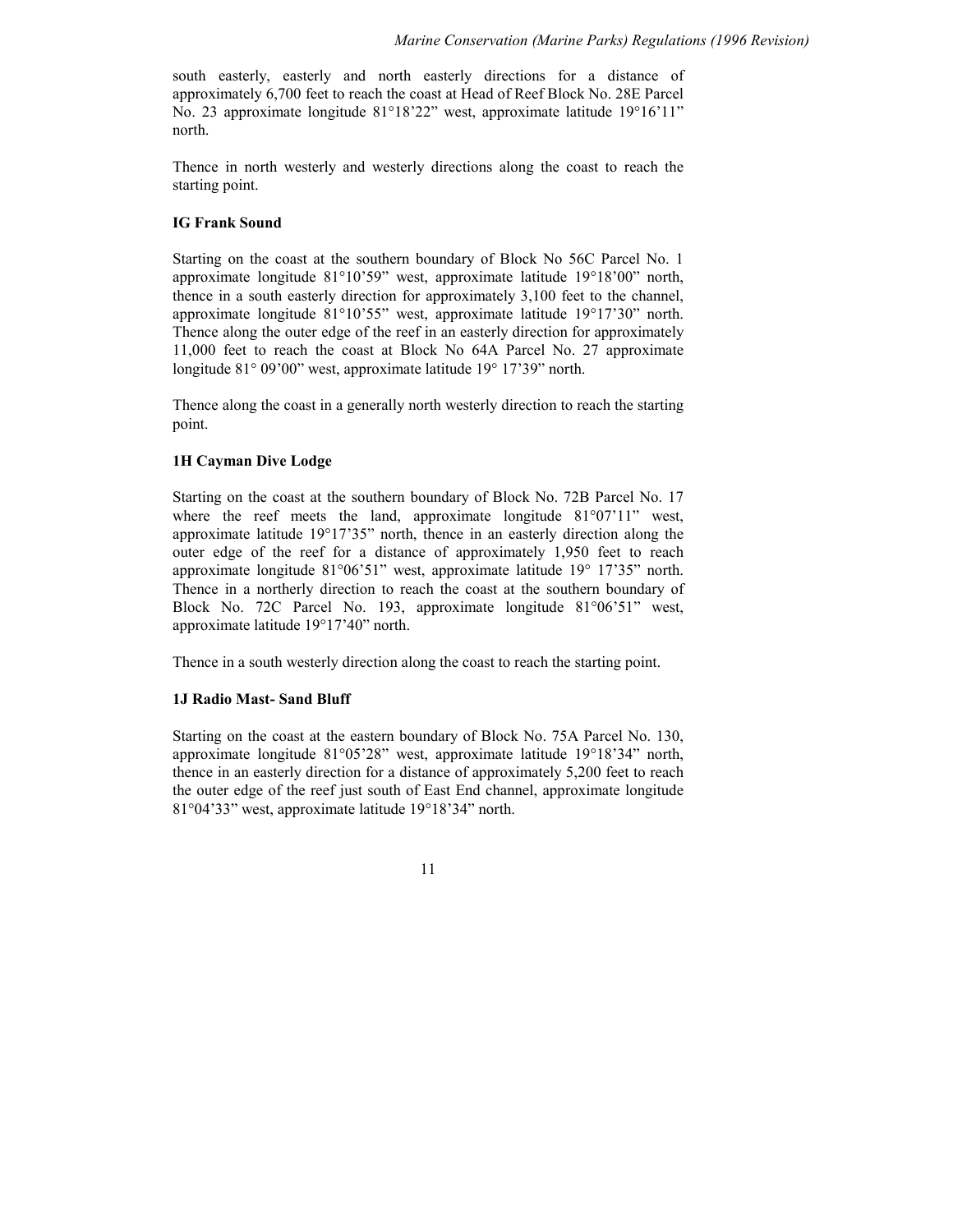Thence in a north westerly direction along the outer edge of the reef for a distance of approximately 4,100 feet to reach approximate longitude  $81^{\circ}04'42''$  west, approximate latitude  $19^{\circ}19'13''$  north, thence in a westerly direction for a distance of approximately 2,900 feet to reach the coast at Sand Bluff on the eastern boundary of Block No. 75A Parcel No. 3, approximate longitude  $81°05'13"$  west, approximate latitude  $19°19'13"$  north.

Thence in a south westerly direction along the coast to reach the starting point.

### **1K Spotter Bay - Anchors Point**

Starting on the coast at Spotter Bay Block No. 73A Parcel No. 1 approximate longitude  $81^{\circ}05'57''$  west, approximate latitude  $19^{\circ}21'12''$  north, thence in a westerly direction along the outer edge of the reef for a distance of approximately 11,600 feet to reach the coast at Anchors Point at the northern boundary of Block No. 65A Parcel No. 22, approximate longitude 81°07'58" west, approximate latitude 19°21'18" north.

Thence in an easterly direction along the coast to reach the starting point.

## $Cayman Barc-Replenishment Zones$

## **1L** Spot Bay

Starting on the coast at the north east corner of Block No. 108D Parcel No. 23 (Spot Bay School) approximate longitude  $79^{\circ}45'04''$  west, approximate latitude  $19°45'16"$  north, thence in a northerly direction for a distance of approximately 250 feet to reach the outer edge of the reef, approximate longitude  $79^{\circ}45^{\prime}04"$ west, approximate latitude  $19°45'19"$  north.

Thence along the outer edge of the reef in a south westerly direction for a distance of approximately  $4,000$  feet to where the reef reaches the coast at the north west corner of Block No. 108E Parcel No. 7 approximate longitude  $79^{\circ}45'44''$  west, approximate latitude 19°45'04" north.

Thence along the coast in a north easterly direction to reach the starting point.

# **1M Salt Water Point - Beach Point**

Starting on the coast at Salt Water Point Block No. 97C Parcel No. 22 where the reef meets the coast, approximate longitude 79°51'10" west, approximate latitude 19°41'22" north, thence along the outer edge of the reef for a distance of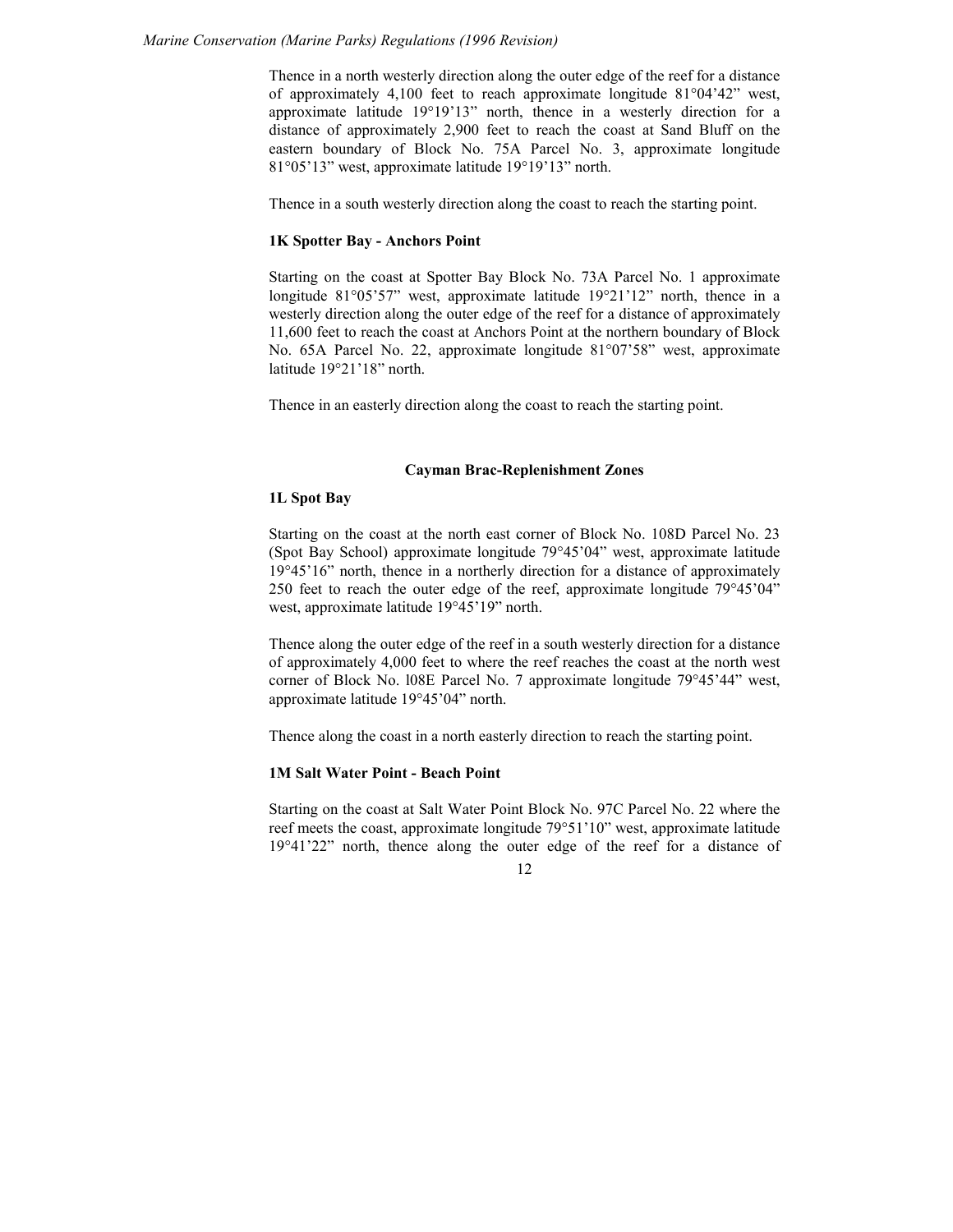approximately 4,500 feet to reach approximate longitude 79°50'26" west, approximate latitude 19°41'31" north.

Thence in a northerly direction for a distance of approximately 950 feet to reach the coast at Beach Point, Block No. 99A, Parcel No. 82, approximate longitude 79°50'26" west, approximate latitude 19°41'38" north.

Thence along the coast in a south westerly direction to reach the starting point.

#### **1N Coral Isle Club**

Starting on the coast at Block No. 95C Parcel No. 62 approximate longitude  $79^{\circ}52'04''$  west, approximate latitude  $19^{\circ}41'08''$  north. Thence in a south easterly direction for a distance of approximately 200 feet to reach the outer edge of the reef, at approximate longitude 79°52'04" west, approximate latitude 19°41'06" north.

Thence along the outer edge of the reef in a north easterly direction for a distance of approximately 2,900 feet to reach the coast at Block No. 97B Parcel No. 32 approximate longitude 79°51'37" west, approximate latitude 19°41'15" north, thence in a south westerly direction along the coast to reach the starting point.

## **Little Cayman-Replenishment Zones**

#### 1P Mary's Bay - East Point

Starting on the coast at Mary's Bay, Block No. 189A, Parcel No. 29 approximate longitude 79°59'52" west, approximate latitude 19°42'20" north, thence in a northerly direction for a distance of approximately 2,150 feet to reach the dropoff approximate longitude 79°59'52" west, approximate latitude 19°42'42" north.

Thence along the drop-off in a north easterly direction for a distance of approximately 8,600 feet. to reach longitude 79°58'28" west, approximate latitude  $19^{\circ}43'12''$  north, thence in a southerly direction for a distance of approximately 1,250 feet to reach the outer edge of the reef, approximate longitude 79°58'28" west, approximate latitude 19°42'58" north.

Thence along the outer edge of the reef in south easterly and southerly directions for a distance of approximately 7,300 feet, to reach approximate longitude  $79^{\circ}$ 57'34" west, approximate latitude 19°42'38" north.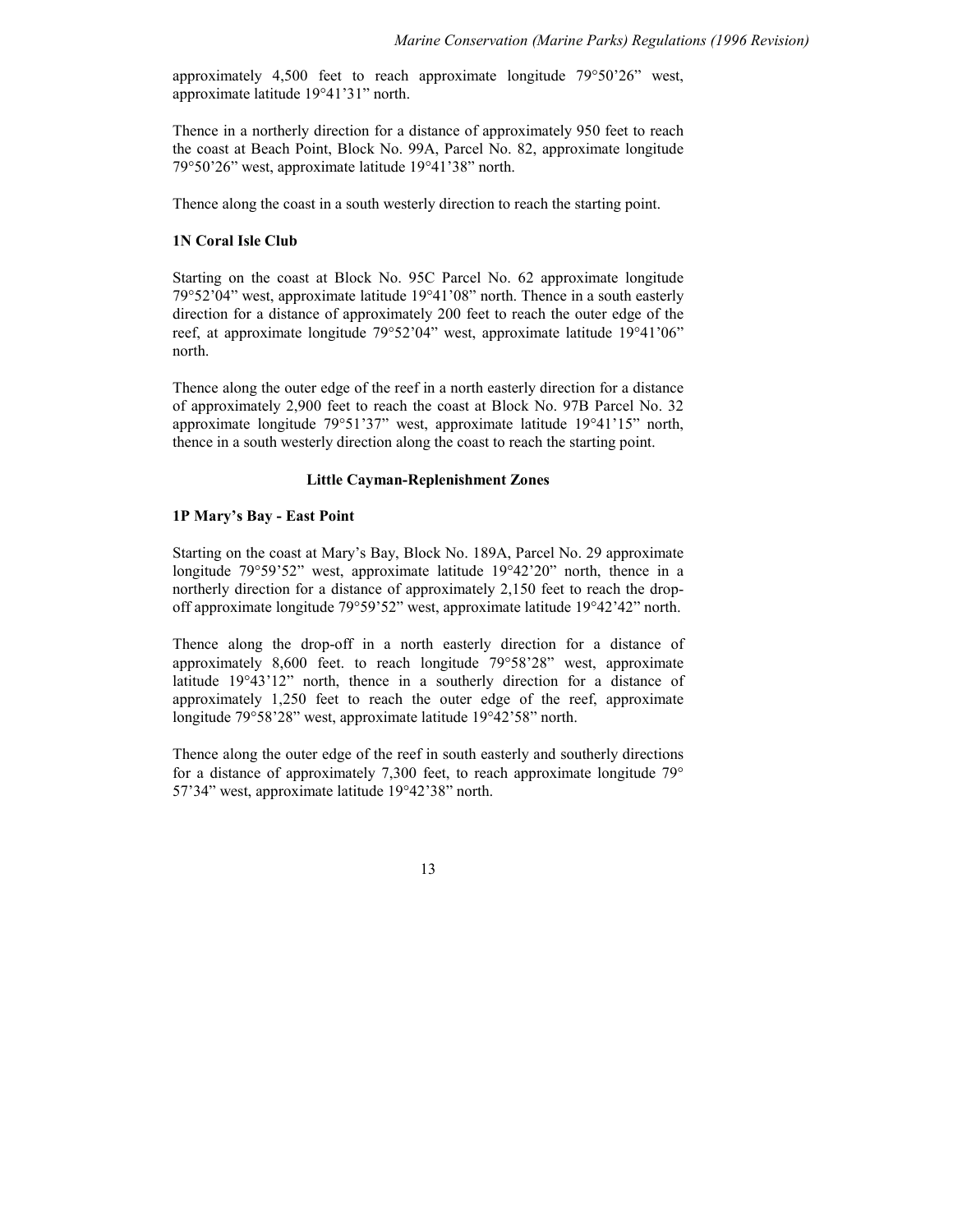Thence in a westerly direction for a distance of approximately 1,000 feet to reach the coast at East Point, Block No. 92A Parcel No. 30, approximate longitude 79° 57'44" west, approximate latitude 19°42'38" north.

Thence along the coast in north westerly and south westerly directions to reach the starting point.

## **IQ South Hole Sound**

Starting on the coast at Head of Bay, Block No. 83A Parcel No. 12, approximate longitude  $80^{\circ}04'03''$  west, approximate latitude  $19^{\circ}39'57''$  north, thence in a south easterly direction for a distance of approximately 2,350 feet to reach the outer edge of the reef approximate longitude 80°03'44" west, approximate latitude 19°39'45" north.

Thence along the outer edge of the reef for a distance of approximately 27,000 feet to reach approximate longitude 79°59'34" west, approximate latitude 19°41'36" north, thence in a north westerly direction for a distance of approximately 1,200 feet to reach the coast at Block No. 91A, Parcel No. 40 approximate longitude 79°59'32" west, approximate latitude 19°41'47" north.

Thence along the coast in south westerly, north westerly and southerly directions to reach the starting point.

## **SECOND SCHEDULE**

## **Grand Cayman-Marine Park Zones**

## 2A Spanish Cove Resort-Jetty (3D 16)

Starting on the coast at the north east corner of Block No. 3D Parcel No. 22 approximate longitude  $81^{\circ}23'40''$  west, approximate latitude  $19^{\circ}23'40''$  north, thence due north for a distance of approximately 900 feet to the drop-off approximate longitude 81°23'40" west, approximate latitude 19°23'49" north.

Thence along the drop-off in a south westerly direction for a distance of approximately 1,250 feet to reach approximate longitude 81°23'52' west, approximate latitude 19°23'43" north, thence due south for a distance of approximately 700 feet to reach the jetty on the coast, at the northern boundary of Block No. 3D Parcel No. 16 approximate longitude 81°23'52" west, approximate latitude 19°23'36" north.

Thence in a north easterly direction along the coast to reach the starting point.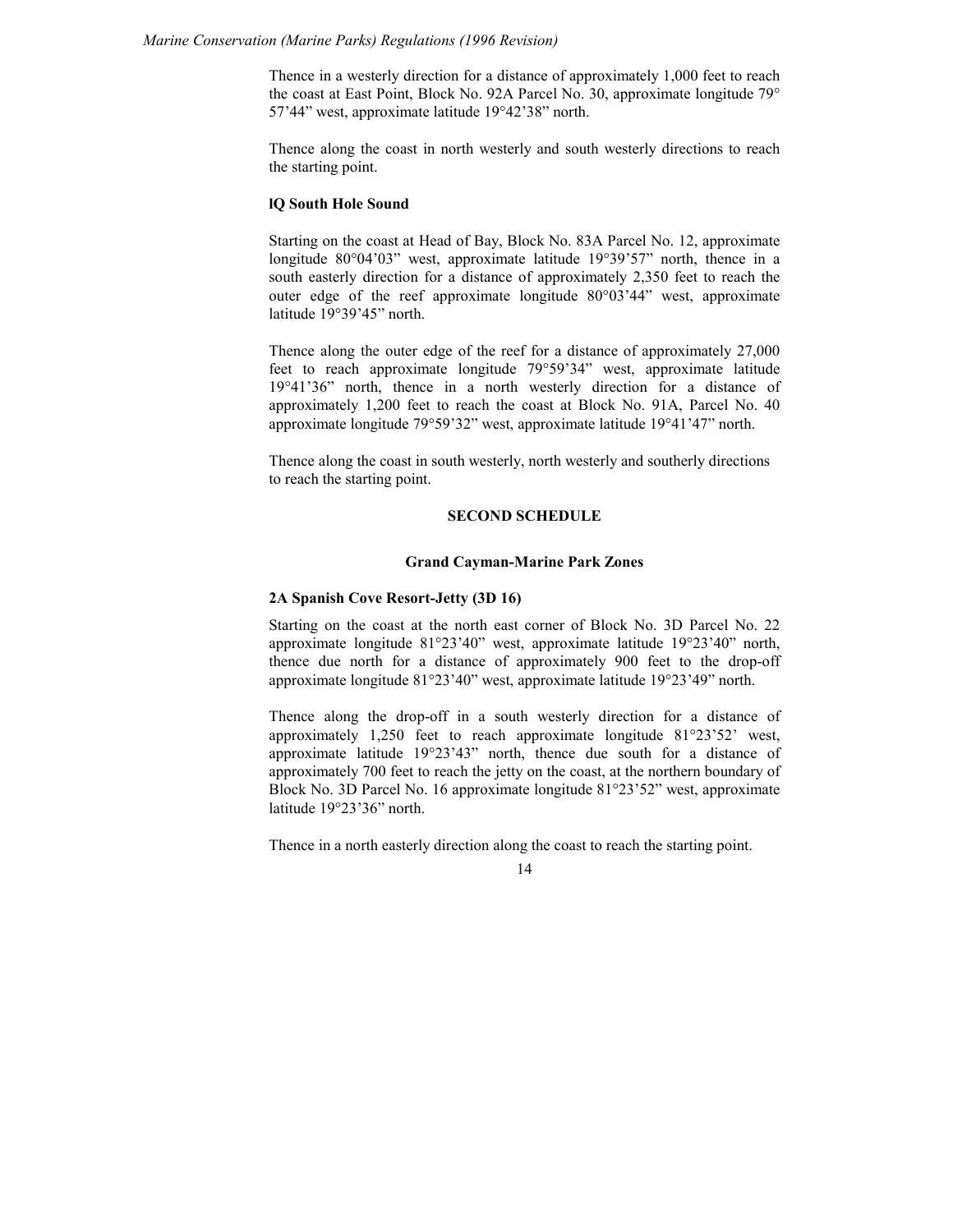## 2B North West Point - West Bay Cemetery

Starting on the coast at the boardwalk on the north west boundary of Block No. 2C Parcel No. 67 approximate longitude 81°25'13" west, approximate latitude  $19°22'20"$  north.

Thence in a westerly direction for approximately 1,500 feet to reach the drop-off; approximate longitude 81°25'23" west approximate latitude 19°22'20" north.

Thence along the drop-off in a south easterly direction for a distance of approximately 8.500 feet, to reach approximate longitude  $81^{\circ}24'09''$  west approximate latitude 19°21'43" north, thence in a north easterly direction for a distance of approximately 2,500 ft to reach the coast at the north west corner of the cemetery Block No. 5C Parcel No. 124 approximate longitude 81°23'49" west approximate latitude 19°21'56" north.

Thence in a north westerly direction along the coast to reach the starting point.

#### 2C Victoria House - Sand Cay Apartments

Starting on the coast at the south west corner of Victoria House Block No. 10E Parcel No. 2 approximate longitude 81°23'26" west approximate latitude 19°21'35" north thence in a south westerly direction for a distance of approximately 2,800 feet to reach the drop-off approximate longitude  $81^{\circ}23'50''$ west approximate latitude 19°21'22" north.

Thence in a southerly direction along the drop-off for approximately 32,500 feet to reach approximate longitude  $81^{\circ}23'46''$  west approximate latitude  $19^{\circ}16'10''$ north, thence in an easterly direction for approximately 1,600 feet to reach the coast at the north west corner of Sand Cay apartments Block No. 7D Parcel No. 8, approximate longitude  $81^{\circ}23'30''$  west approximate latitude  $19^{\circ}16'10''$  north.

Thence along the coast in a generally northerly direction to reach the starting point.

## 2D Bowse Bluff - Rum Point

Starting on the coast at Bowse Bluff Block No. 33C Parcel No. 12 approximate longitude  $81^{\circ}15'44''$  west, approximate latitude  $19^{\circ}21'57''$  north, thence in a northerly direction for a distance of approximately 1,200 feet to the reef approximate longitude 81°15'44" west, approximate latitude 19°22'09" north.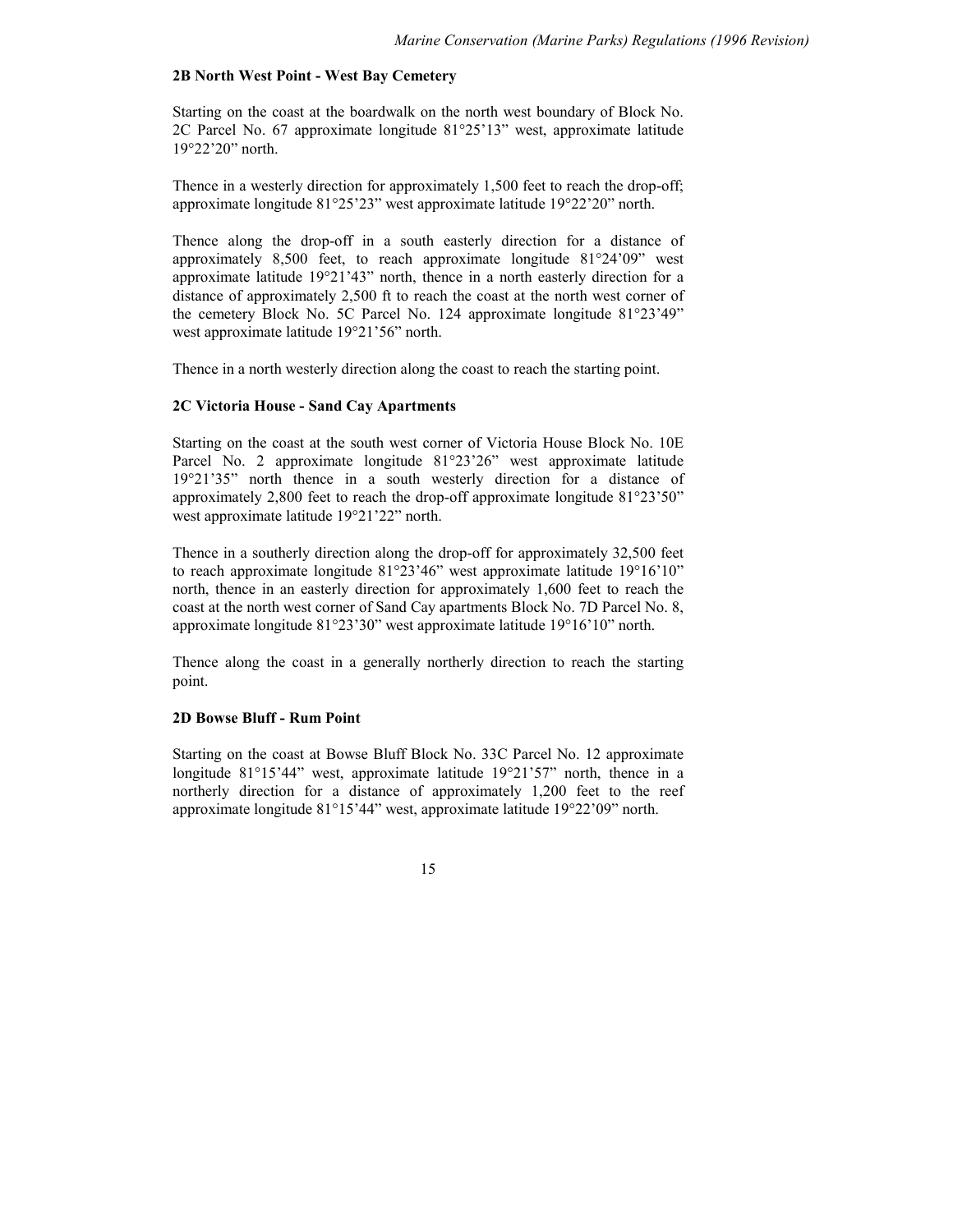Thence in a north westerly direction along the reef for a distance of approximately 5,000 feet to approximate longitude  $81^{\circ}16'19''$  west, approximate latitude 19°22'44" north, thence in a southerly direction for a distance of approximately 2,200 feet to reach the coast at Rum Point, Block No. 33B Parcel No. 171(e) at approximate longitude 81°16'19" west, approximate latitude 19°22'22" north.

Thence in a south easterly direction along the coast to reach the starting point.

#### **Cayman Brac-Marine Park Zones**

## 2E Scotts Anchorage - White Bay

Starting on the coast at the north west corner of Block No. 95B Parcel No. 9 (Buccaneers Inn) approximate longitude 79°53'03" west, approximate latitude 19°41'43" north.

Thence along the drop-off in a north easterly direction for a distance of approximately 4,100 feet to reach approximate longitude  $79^{\circ}52'33''$  west, approximate latitude 19°42'04" north.

Thence in a south easterly direction for a distance of approximately 1,150 feet to reach the shore at White Bay Block No. 94D, Parcel No. 24 approximate longitude 79°52'27" west, approximate latitude 19°41'54" north.

Thence in a south westerly direction along the coast to reach the starting point.

## 2F Dick Sessinger's Bay - Beach Point

Starting on the outer edge of the reef, 600 feet east of Channel Bays channel, approximate longitude 79°53'02" west, approximate latitude 19°40'56" north, thence in a southerly direction for a distance of approximately 1,400 feet to reach the drop-off, approximate longitude 79°53'02" west, approximate latitude  $19°40'44"$  north.

Thence along the drop-off in a generally north easterly direction for a distance of approximately 16,000 feet to reach approximate longitude 79°50'26" west, approximate latitude 19°41'25" north, thence in a northerly direction for a distance of approximately 600 feet to reach the outer edge of the reef at approximate longitude 79°50'26" west, approximate latitude 19°41'31" north.

Thence along the coast in a south westerly direction for a distance of approximately 2,500 feet to reach Block No. 97B Parcel No. 32 where the reef

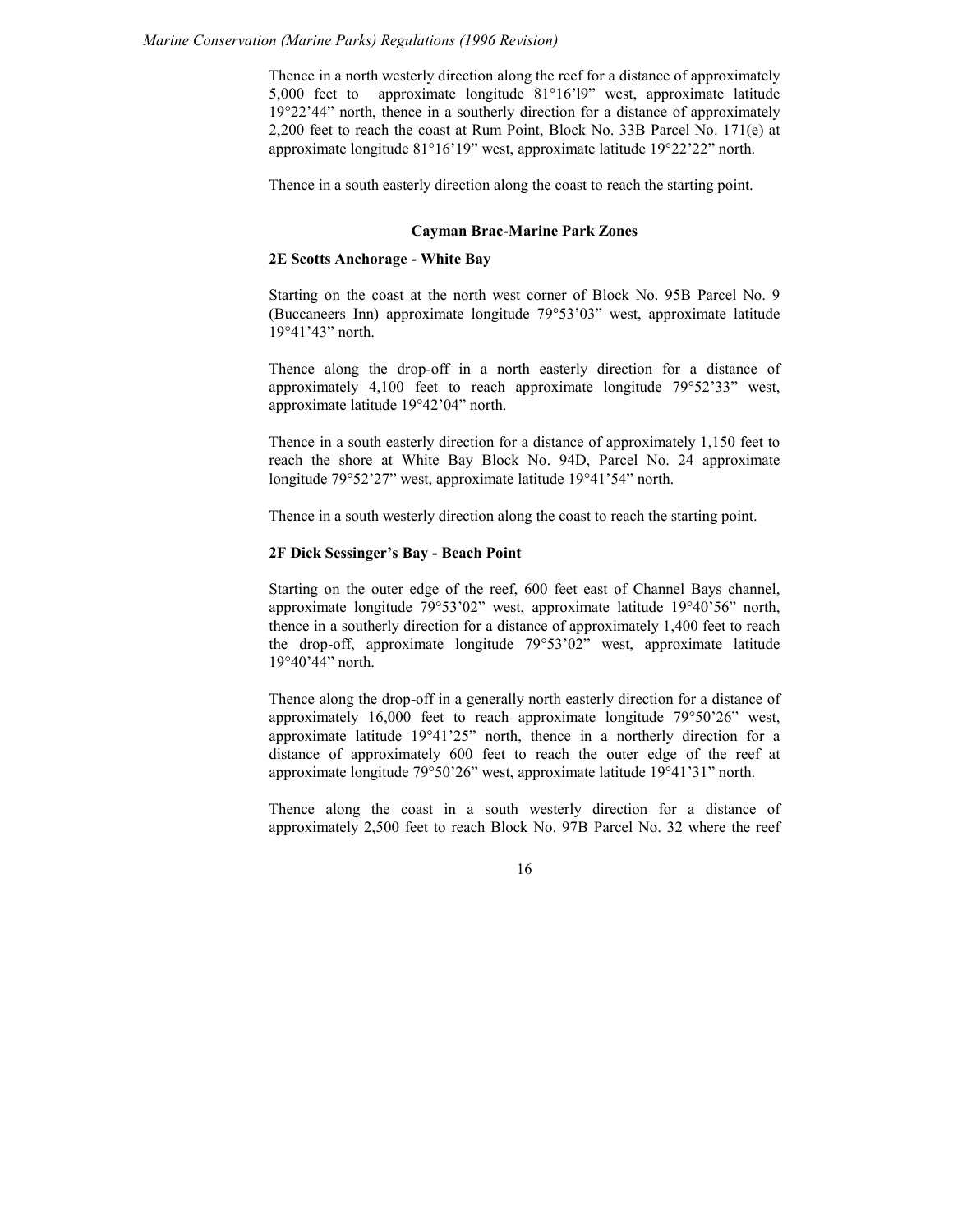meets the coast, approximate longitude 79°51'36" west, approximate latitude 19°41'09" north.

Thence along the outer edge of the reef in a south westerly direction to reach the starting point.

#### 2G Jennifer Bay - Deep Well

Starting on the coast at Block No. 105A Parcel 16 approximate longitude 79°47'47" west, approximate latitude 19°42'38" north, thence in a southerly direction for a distance of approximately 1,100 feet, to reach the drop-off, approximate longitude  $79^{\circ}47'47''$  west, approximate latitude  $19^{\circ}42'27''$  north.

Thence along the drop-off in a north easterly direction for a distance of approximately  $6,000$  feet to reach approximate longitude  $79^{\circ}46'47''$  west, approximate latitude 19°42'43" north.

Thence in a northerly direction for a distance of approximately 1,200 feet to reach the coast at Block No.107A, Parcel No. 56 approximate longitude  $79^{\circ}46'47''$ west, approximate latitude 19°42'54" north.

Thence along the coast in a south westerly direction to reach the starting point.

## **Little Cayman-Marine Parks Zones**

#### 2H Bloody Bay - Jackson Point

Starting on the coast at Spot Bay Block No.77A, Parcel No.6 approximate longitude  $80^{\circ}05'04''$  west approximate latitude  $19^{\circ}40'31''$  north, thence in a north westerly direction for a distance of approximately 900 feet to reach the drop-off approximate longitude 80°05'45" west, approximate latitude 19°40'38" north.

Thence along the drop-off in a generally north easterly direction for a distance of approximately 14,800 feet to reach approximate longitude  $80^{\circ}03'41''$  west, approximate latitude 19°42'05" north.

Thence in a south easterly direction for a distance of approximately 2,050 feet to reach the coast at Lower Spots, Block No. 82A, Parcel No.12, approximate longitude  $80^{\circ}03'38"$  west, approximate latitude  $19^{\circ}41'45"$  north.

Thence along the coast in a generally south westerly direction to reach the starting point.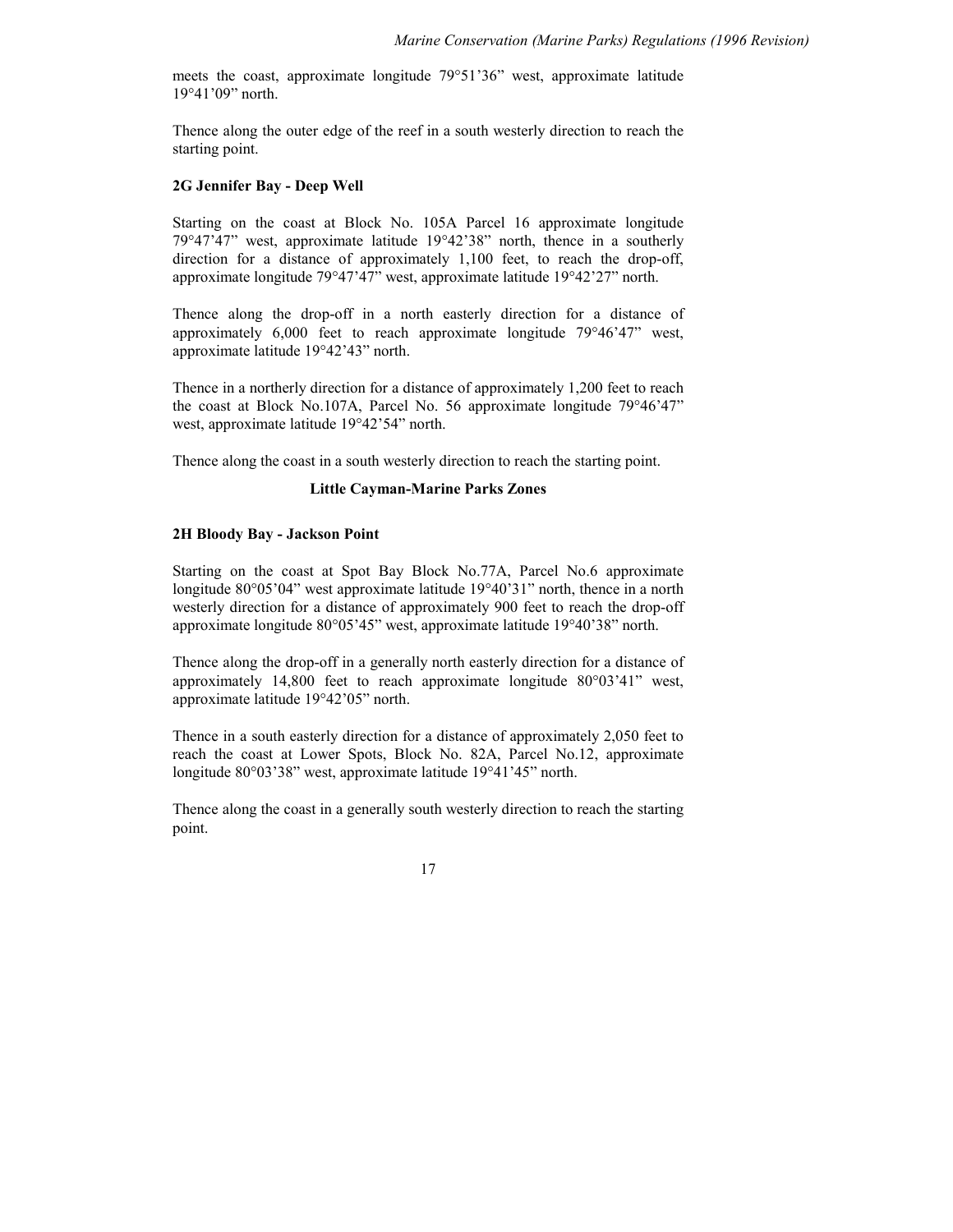# 2J Preston Bay - Main Channel

Starting on the coast at Block No.78A, Parcel No.10 where the reef meets the land, approximate longitude 80°05'44" west approximate latitude 19°39'33" north, thence along the outer edge of the reef in a south westerly direction for a distance of approximately 2,000 feet, to reach approximate longitude 80° 06' 04" west, approximate latitude 19°39'26" north.

Thence in a southerly direction for a distance of approximately 1,950 feet to reach the drop-off, approximate longitude 80°06'04" west, approximate latitude 19°39'07" north.

Thence along the drop-off in north easterly and south easterly directions for a distance of approximately 9,000 feet to reach approximate longitude 80°04'34" west, approximate latitude 19°39'07" north.

Thence in a northerly direction for a distance of approximately 1,800 feet to reach the Main Channel, approximate longitude 80°04'34" west, approximate latitude 19°39'23" north.

Thence along the outer edge of the reef in south westerly and north westerly directions for a distance of approximately 3,600 feet to reach the coast at Block No. 81A, Parcel 38, approximate longitude 80°05'11" west, approximate latitude 19°39'27" north.

Thence along the coast in a north westerly direction to reach the starting point.

## **THIRD SCHEDULE**

#### **Grand Cayman - Environmental Zones**

## **3A Little Sound**

Starting on the coast at Block No. 33 D Parcel No. 21 approximate longitude 81°16'07" west approximate latitude 19°21'33" north. Thence in a south westerly direction for approximately 14,500 feet to a point 1,300 feet off the west coast of Booby Cay approximate longitude 81°17'57" west, approximate latitude 19°19'54" north.

Thence in a southerly direction for a distance of approximately 8,400 feet to reach the western coast of Duck Pond Cay approximate longitude 81°17'57" west, approximate latitude 19°18'31" north.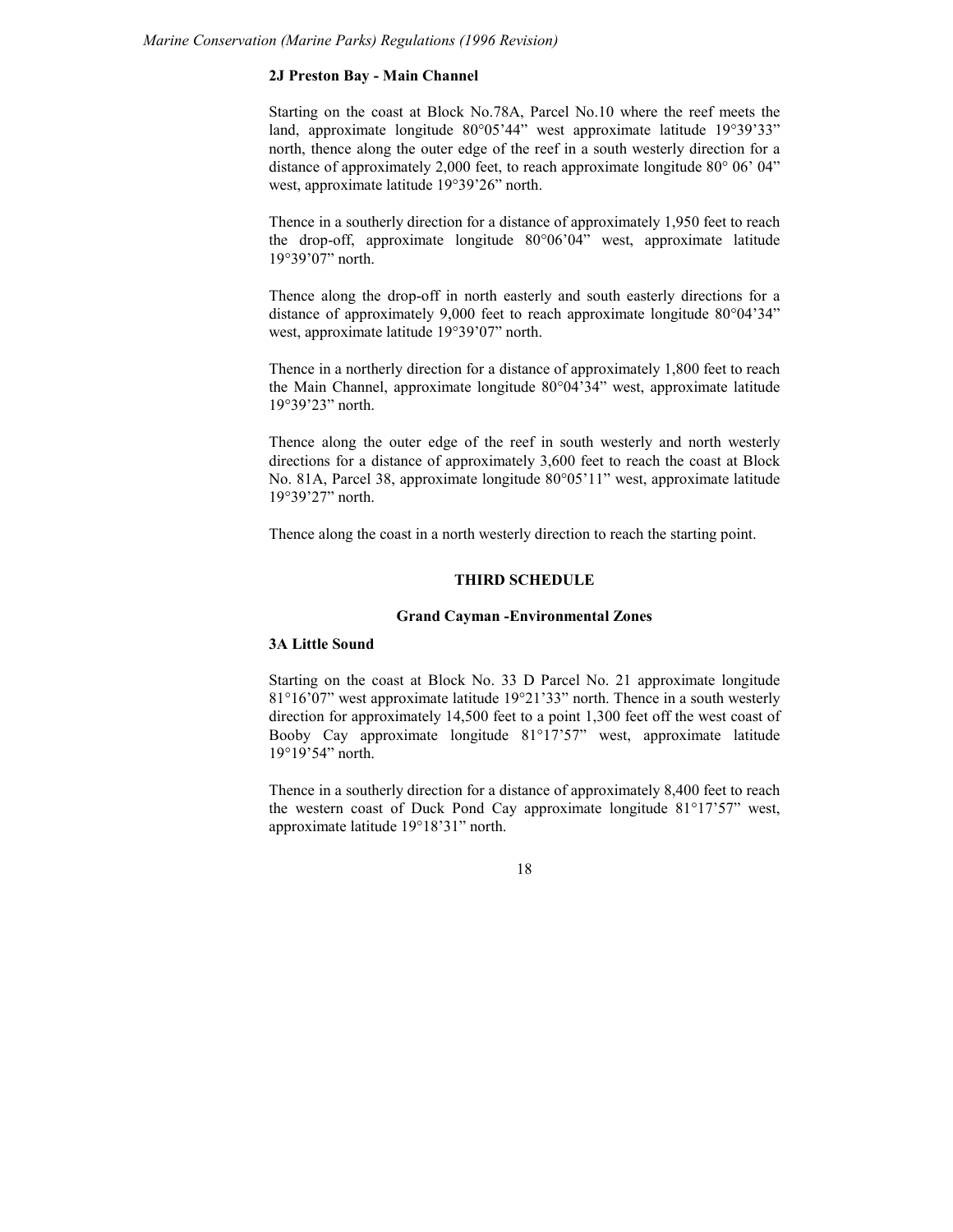Thence along the southern boundary of Duck Pond Cay and across the waterway and along the southern boundary of Block No. 30A Parcel No.5 to reach approximate longitude 81°17'26" west, approximate latitude 19°18'40" north.

Thence inland in a generally north easterly direction parallel to the coast through Block Nos. 30A, 29A, 35A and 41A approximately 2,000 feet from the coast to reach a point in Block No. 41A approximate longitude 81°15'09" west approximate latitude 19°19'21" north.

Thence in a north westerly direction for approximately 1,800 feet over Block No. 41A, approximately 2,000 feet from the coast to reach approximate longitude 81°15'11" west, approximate latitude 19°19'31" north.

Thence continuing in a north westerly direction for a distance of approximately 1,900 feet through Block No. 41A and into Block No. 40A approximately 2,000 feet from the coast to reach approximate longitude 81°15'12" west approximate latitude 19°20'04" north.

Thence continuing in a north westerly direction through Block No.40A for approximately 1,900 feet, approximately 1,000 feet from the coast to reach approximate longitude 81°15'21" west, approximate latitude 19°20'36" north.

Thence continuing in a north westerly direction for a distance of approximately 2,300 feet through Block No. 40A, approximately 800 feet from the coast to reach approximate longitude 81°15'32" west, approximate latitude 19°20"55" north.

Thence continuing in a north westerly direction for a distance of approximately 5,100 feet to reach the starting point.

## **FOURTH SCHEDULE**

 $(Regularion 8(4))$ 

**Illustrative Plans**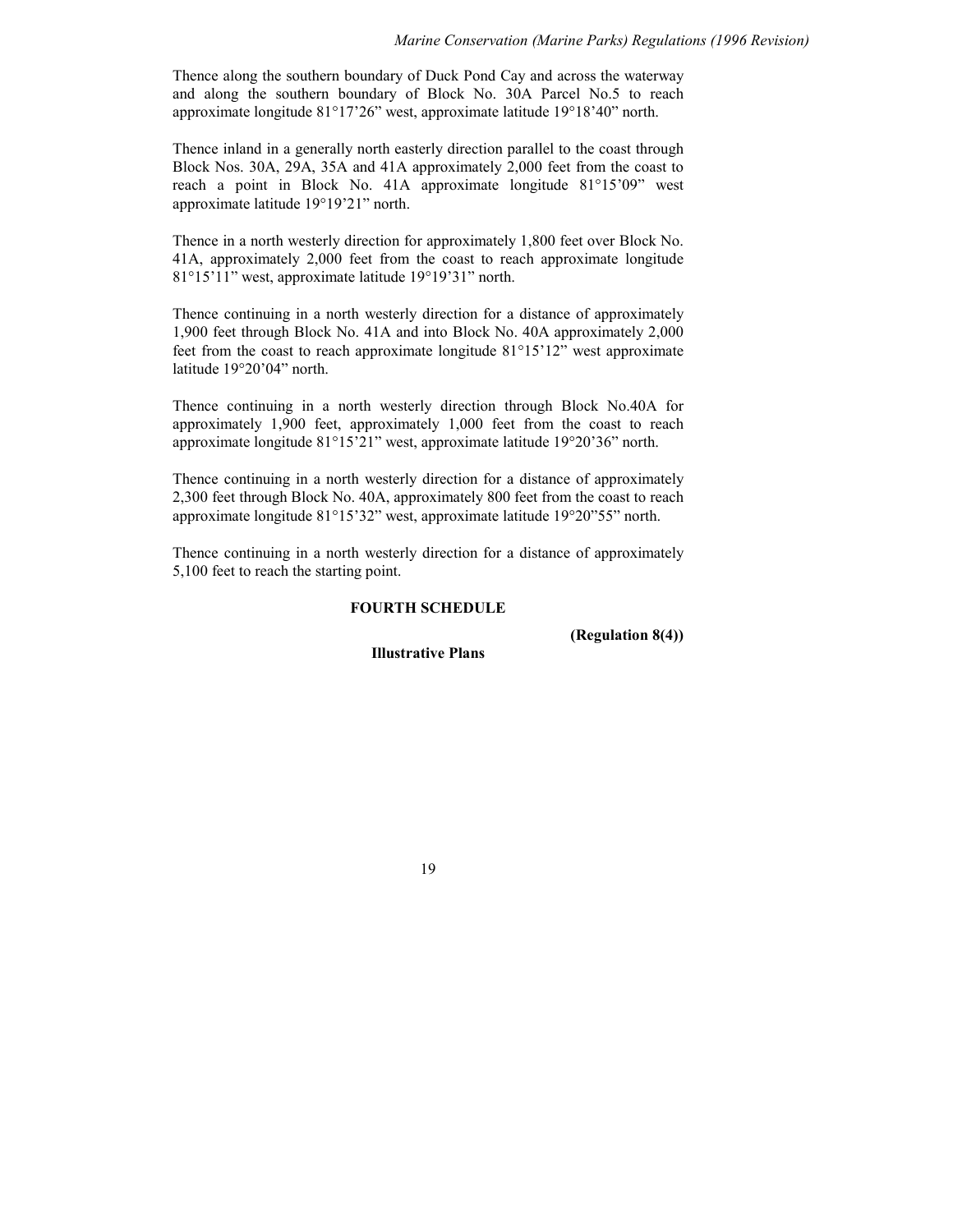

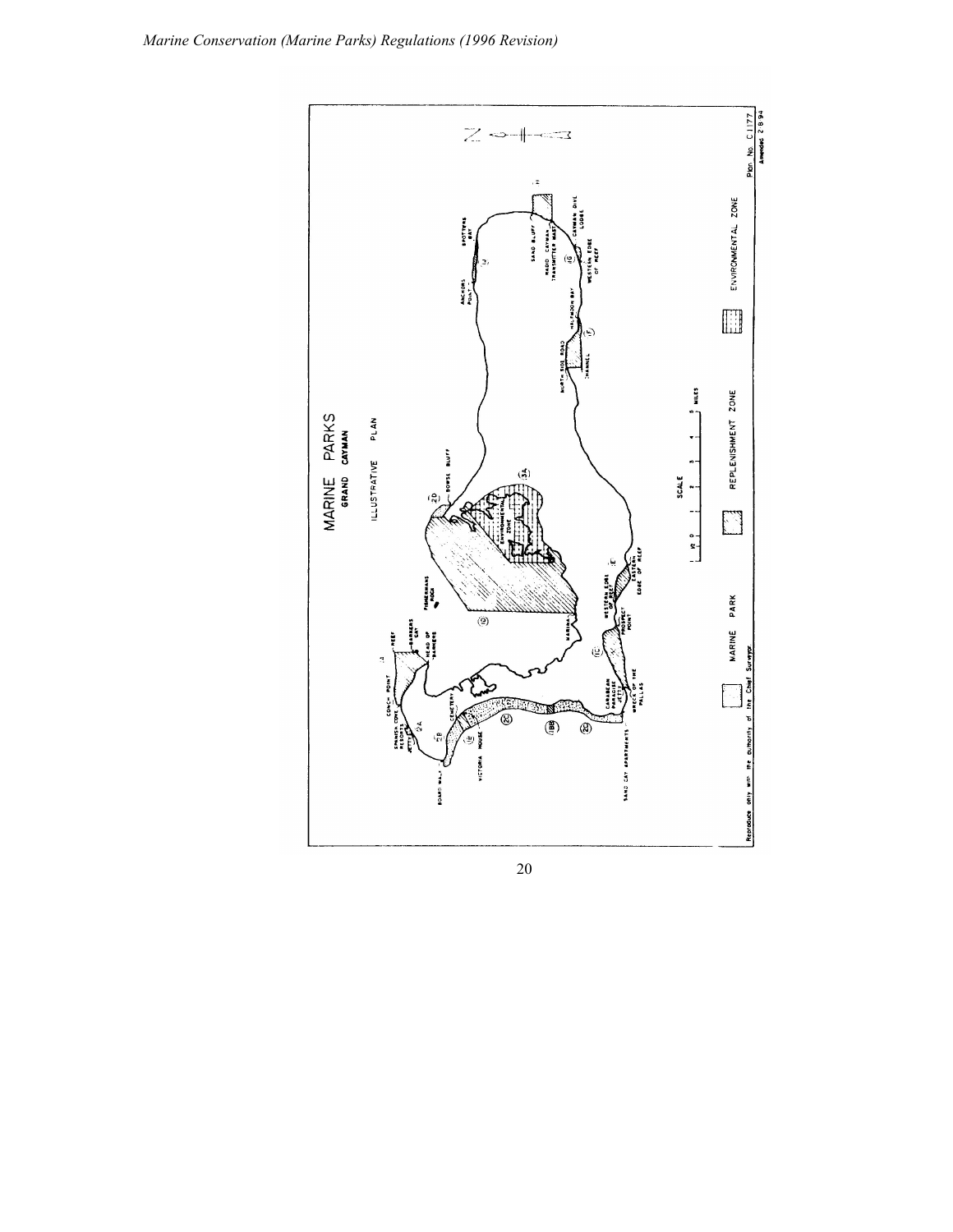

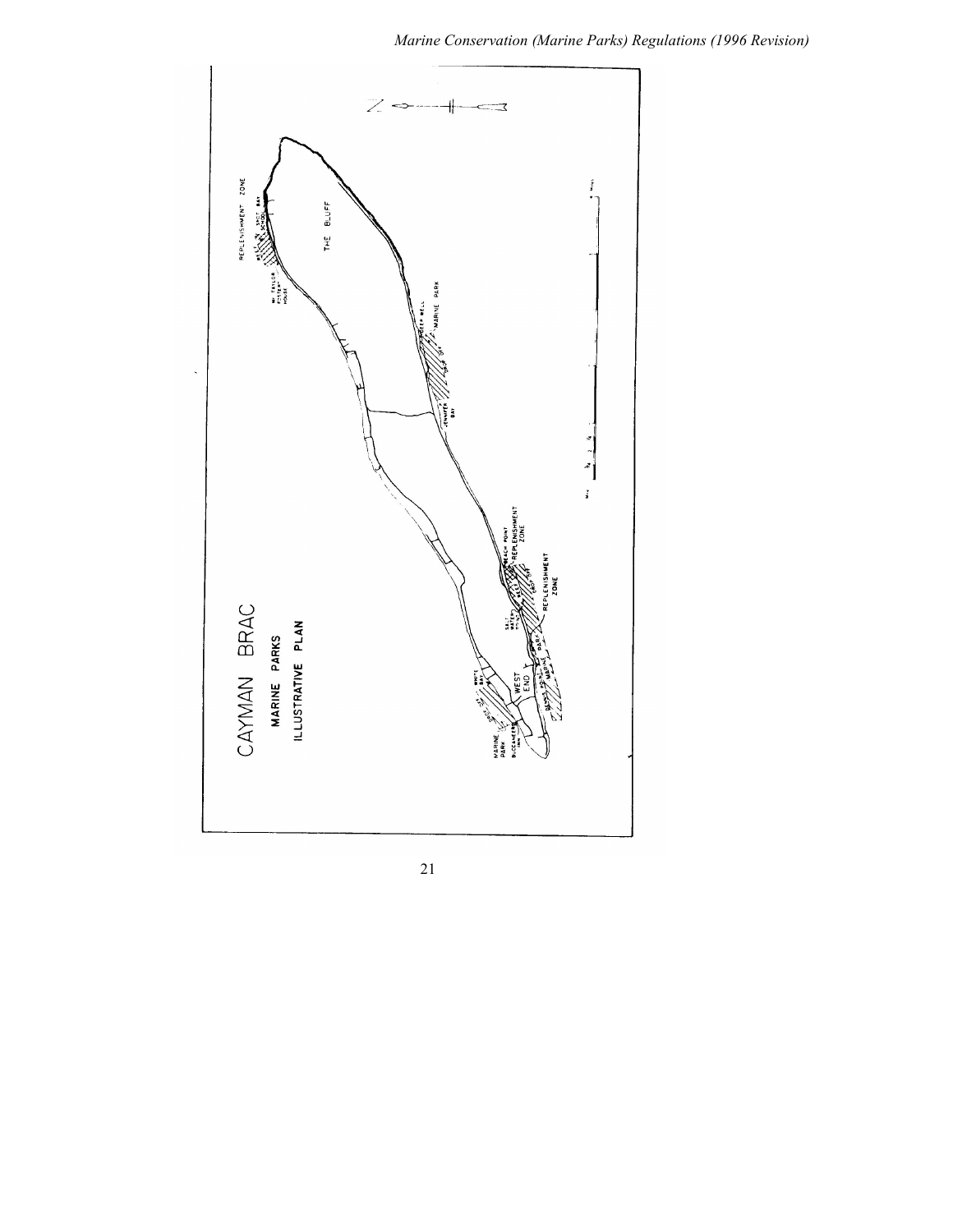

 $22$